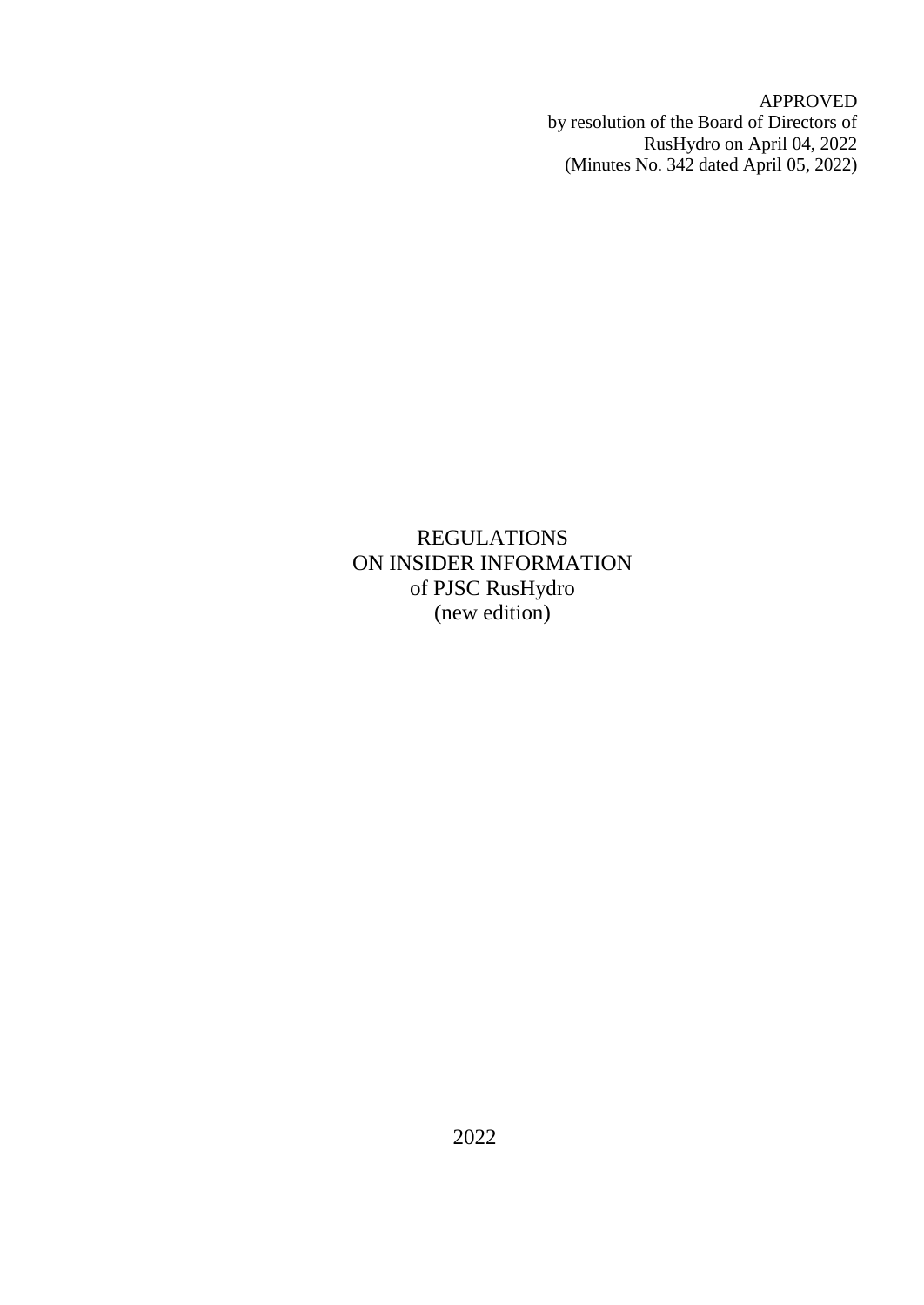# **CONTENTS**

| 1.  |                                                                                                                                                                                                 |  |  |  |
|-----|-------------------------------------------------------------------------------------------------------------------------------------------------------------------------------------------------|--|--|--|
| 2.  |                                                                                                                                                                                                 |  |  |  |
| 3.  |                                                                                                                                                                                                 |  |  |  |
| 4.  |                                                                                                                                                                                                 |  |  |  |
| 5.  | KEEPING AND SUBMISSION OF THE LIST OF INSIDERS OF THE COMPANY 6                                                                                                                                 |  |  |  |
| 6.  | PROCEDURE AND TERMS OF INSIDER INFORMATION DISCLOSURE                                                                                                                                           |  |  |  |
| 7.  | TERMS OF TRANSACTIONS WITH FINANCIAL INSTRUMENTS OF THE                                                                                                                                         |  |  |  |
|     | 8. THE PROCEDURE OF ACCESS AND RULES OF PROTECTION OF CONFIDENTIAL<br>INSIDER INFORMATION AND CONTROL OVER COMPLIANCE WITH THE<br>REQUIREMENTS OF THE LEGISLATION OF THE RUSSIAN FEDERATION  10 |  |  |  |
| 9.  |                                                                                                                                                                                                 |  |  |  |
| 10. |                                                                                                                                                                                                 |  |  |  |
|     |                                                                                                                                                                                                 |  |  |  |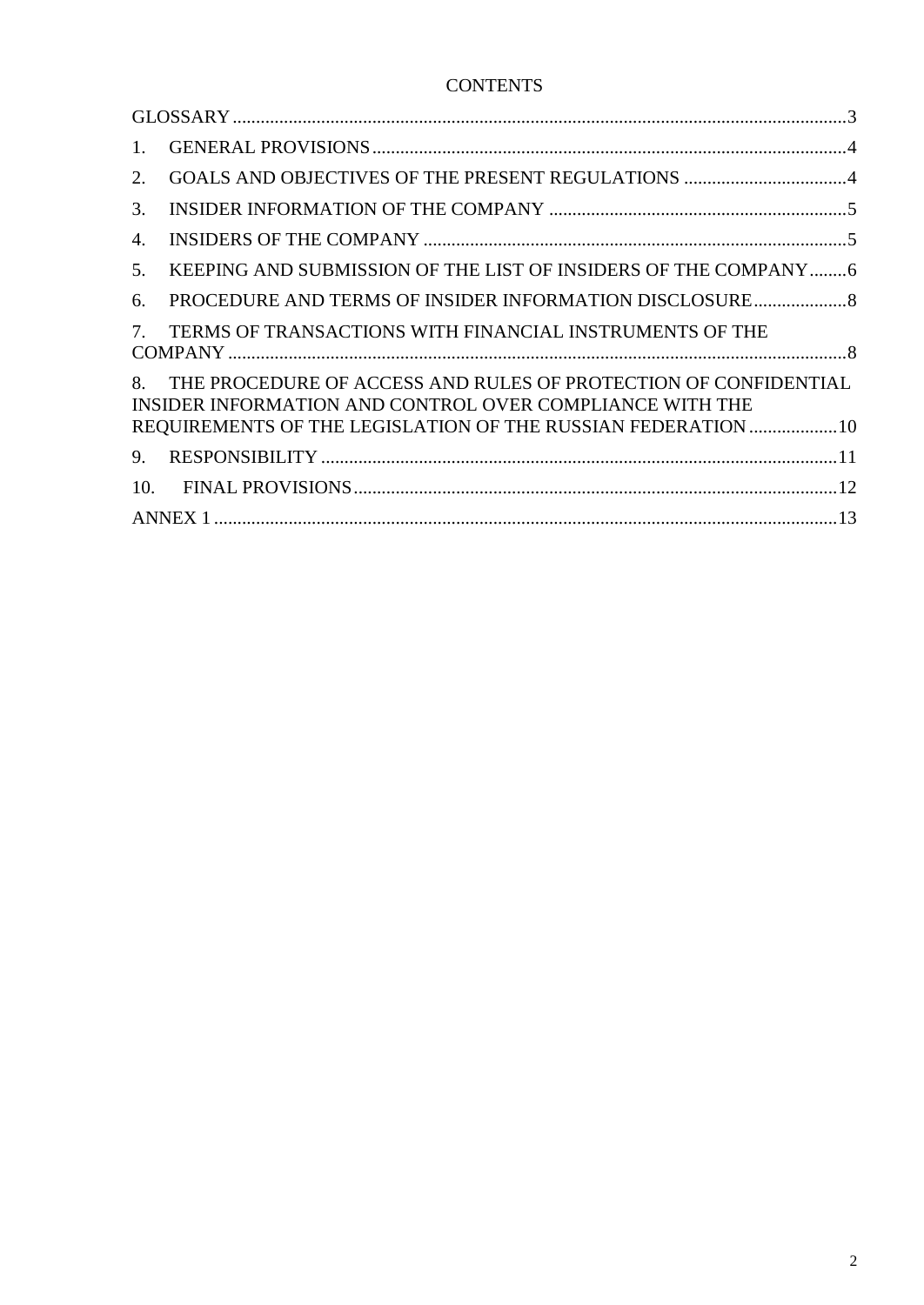# GLOSSARY

# <span id="page-2-0"></span>*Terms*

Company shall mean Public Joint Stock Company Federal Hydrogeneration Company - RusHydro (PJSC RusHydro).

List of Insiders of the Company shall mean a list of persons to be included into the list of persons having access to insider information.

Controller shall mean an official (structural subdivision) appointed (determined) by the Chairman of the Management Board - General Director of the Company, whose duties include control over the Company fulfillment of the requirements of the Russian Federation legislation to insider information, local regulatory documents (acts) approved in accordance with it, as well as foreign legislation in cases when it is applicable to the Company.

Responsible person shall mean a person, whose duties include organization of fulfillment of requirements of the requirements of the Russian Federation legislation to insider information, local regulatory documents (acts) of the Company, approved in accordance it, as well as foreign legislation, in cases, when it is applicable to the Company.

Financial instruments of the Company - securities of the Company, including bonds, shares, as well as securities placed in accordance with foreign legislation, which certify the rights in respect of the shares of the Company (depositary receipts), Eurobonds, or derivative financial instruments, as this term is defined in the Federal Law No. 39-FZ "On Securities Market" from 22.04.1996.

# *Abbreviations*

Regulations - the present Regulations on the Insider Information of PJSC RusHydro.

Federal Law No. 224-FZ – the Federal Law from 27.07.2010 No. 224-FZ " On Countering the Misuse of Insider Information and Market Manipulation and on Amendments to Certain Legislative Acts of the Russian Federation".

Market Abuse Regulation – the EU Regulation No 596/2014 on market abuse and reversal of the Directive 2003/6/EC of the European Parliament and of the Council and the Directives 2003/124/EC, 2003/125/EC and 2004/72/EC of the European Commission.

DR - depository receipts.

PDMR – a Person Discharging Managerial Responsibilities in the Company.

FCA- the Financial Conduct Authority (the UK Financial Services Authority).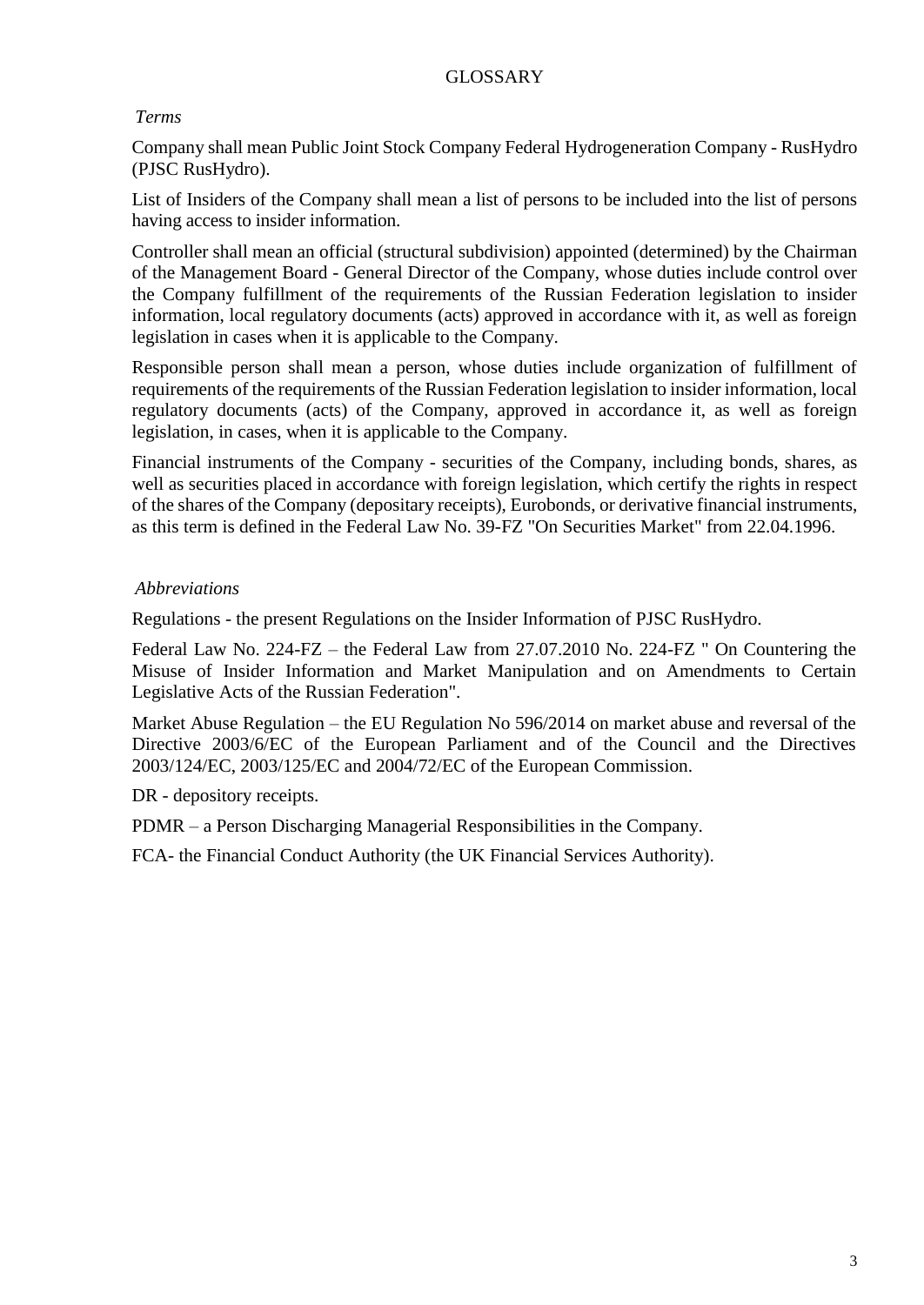### 1. GENERAL PROVISIONS

<span id="page-3-0"></span>1.1. The present Regulations shall regulate relations arising in the Company in connection with the use of information qualified as insider information.

1.2. The present Regulations are developed in accordance with the requirements of the insider information legislation of the Russian Federation, including the Federal Law No. 224-FZ and regulations of the Bank of Russia, as well as the Company Charter, Corporate Governance Code of the Company and other internal documents of the Company.

1.3. These Regulations take into account international corporate governance practices, including the requirements of the Market Abuse Regulation and the Disclosure and Transparency Rules of the UK Financial Services Authority.

1.4. The present Regulations have been prepared to further improve the Company's corporate governance practices, bringing them in line with the international standards and norms of corporate governance and recommendations of the Bank of Russia.

1.5. The present Regulations are an internal document of the Company that determines the procedure of access to insider information of the Company; the rules of protection of its confidentiality, restrictions on its use, general rules on protection of information that constitutes insider information of the Company; the procedure and criteria for classification of information as insider information; the list of persons to be included in the list of persons that have access to insider information; the procedure and terms for disclosure of insider information of the Company; the terms of transactions with financial instruments of the Company.

1.6. Approval of the List of Insider Information of the Company, rules of internal control aimed at prevention, detection and suppression of Illegal Use of Insider Information and (or) Market Manipulation, appointment of an officer responsible for control over the fulfilment by the Company of the requirements of the Russian Federation legislation on insider information, local normative documents (acts) approved in accordance with it, as well as foreign legislation, when it is applicable to the Company, as well as the appointment of a person whose duties include organization of the fulfilment of the requirements of the Russian Federation legislation on insider information, local regulatory documents (acts) of the Company approved in accordance with it, as well as foreign legislation in cases where it is applicable to the Company is carried out by the Chairman of the Board - the Director General of the Company.

# 2. GOALS AND OBJECTIVES OF THE PRESENT REGULATIONS

<span id="page-3-1"></span>2.1. The goals of the present Regulations are:

2.1.1. Fulfillment by the Company of the requirements of the legislation of the Russian Federation on countering misuse of insider information and market manipulation, as well as the requirements of foreign legislation on insider information, in cases where it is applicable to the Company.

2.1.2. Protection of rights and property interests of the shareholders of the Company and other holders of the securities of the Company.

2.1.3. Ensuring of the economic security of the Company.

2.1.4. Prevention of the manipulation of prices for financial instruments of the Company.

2.1.5. Protection of the reputation of the Company and increasing of the level of confidence in the Company on the part of the shareholders, creditors, potential investors of the Company, professional participants of the securities market, public authorities, participants of the international insurance and reinsurance market as well as other interested parties.

2.2. The main purpose of the present Regulations is to prevent and suppress cases of misuse of the insider information of the Company, which is not publicly available, and the disclosure of which may affect the market price of the financial instruments of the Company that are admitted to trading on the organized market or in respect of which an application for admission to trading on the organized market has been filed.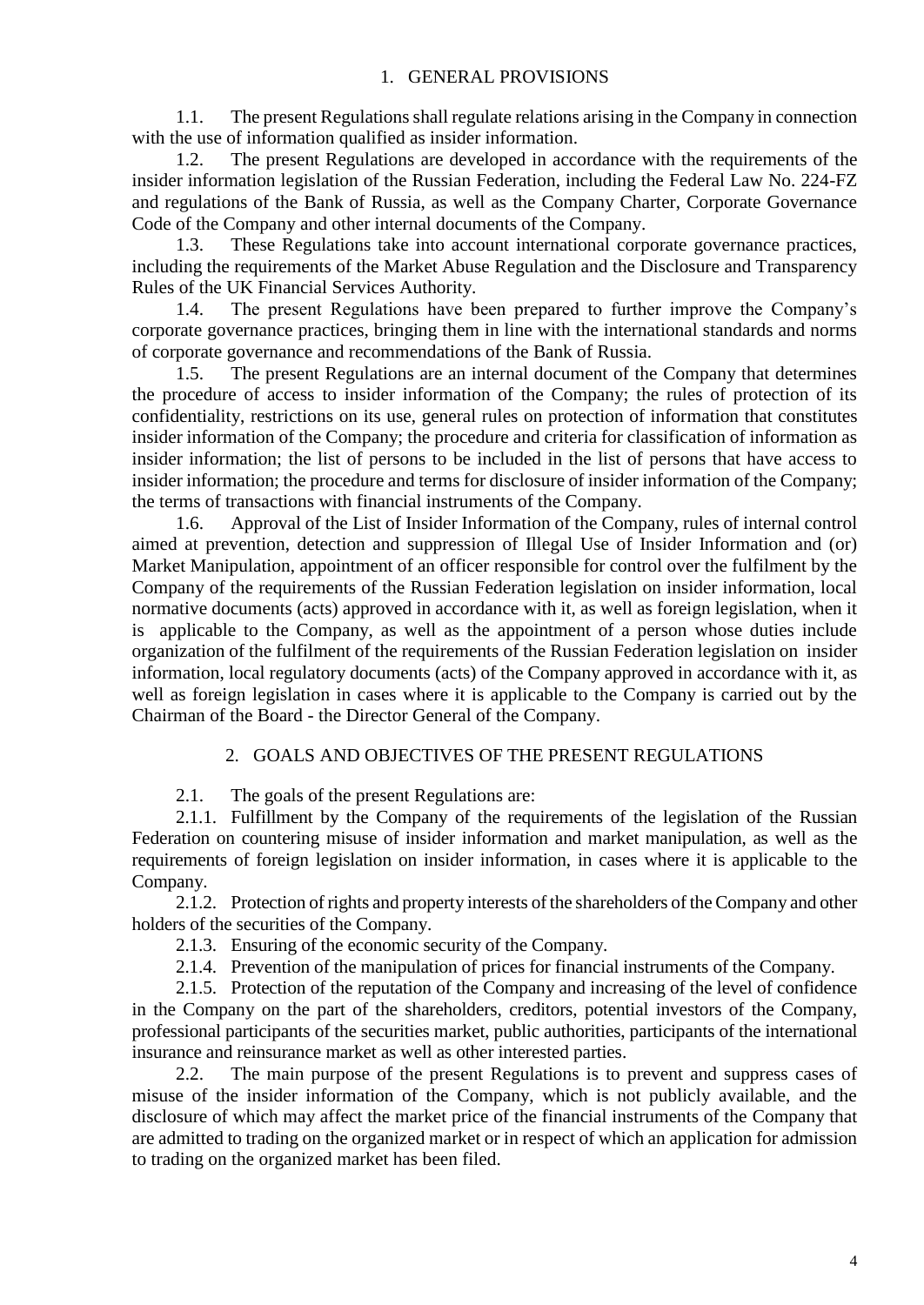### 3. INSIDER INFORMATION OF THE COMPANY

<span id="page-4-0"></span>3.1. For the purposes of the present Regulations insider information shall mean accurate and specific information, which has not been distributed (including information constituting commercial, official and other secret protected by law) and which is connected with the Company or financial instruments of the Company and the distribution of which may have a significant impact on the price of financial instruments of the Company.

3.2. The Company shall compile the List of Insider Information based on the provisions of the Federal Law No. 224-FZ and taking into account the peculiarities of the activities of the Company.

The Insider Information of the Company includes, among others, information, the list of which is approved by the regulatory act of the Bank of Russia.

3.3. The list of insider information of the Company shall be made in Russian and English.

3.4. The list of insider information of the Company is published on the official website of the Company at www.rushydro.ru (information in Russian) and www.eng.rushydro.ru (information in English) (hereinafter referred to as the Official website of the Company).

#### 4. INSIDERS OF THE COMPANY

<span id="page-4-1"></span>4.1. For the purposes of the present Regulations, insiders are individuals and legal entities who are entitled to access insider information on the grounds stipulated by the legislation of the Russian Federation, as well as the requirements of foreign legislation in cases where it is applicable to the Company or its insiders.

4.2. The Company shall compile the List of Insiders of the Company, which shall include, inter alia:

4.2.1. Persons who have access to insider information of the Company on the basis of contracts concluded with the Company, including auditors (auditing organizations), appraisers (legal entities with which appraisers have concluded employment contracts), professional participants of securities market, credit organizations, insurance organizations.

4.2.2. Members of the Board of Directors, members of the Management Board, Chairman of the Management Board - Director General, members of the Audit Commission of the Company.

4.2.3. Information agencies dealing with disclosure of the information of the Company.

4.2.4. Persons who carry out the assignment of ratings to the Company and its securities.

4.2.5. Individuals who have access to the insider information of the Company on the basis of employment and/or civil law contracts concluded with respective persons.

4.3. Exclusively for the purposes of legislation applicable to the Company in connection with the listing of the DR of the Company on the London Stock Exchange, the List of Insiders of the Company may also include other persons who gain access to the Insider Information of the Company, including:

4.3.1. Persons with whom the Company is negotiating or intends to negotiate on any commercial, financial or investment transaction (including prospective underwriters).

4.3.2. Any government agencies or regulatory bodies and authorities.

4.3.3. Major shareholders of the Company.

4.3.4. Individuals who carry out assignments in which they have access to the Insider Information of the Company, including assistants and representatives of the persons referred to in the paragraphs 4.2.2 and 4.2.5 of the present Regulations.

4.4. Persons admitted to the Insider Information of the Company (hereinafter referred to as Insiders) shall not have the right:

4.4.1. To provide, distribute and use the Insider Information without the consent of the Company.

4.4.2. To use the Insider Information of the Company to conduct transactions with financial instruments of the Company to which the Insider Information of the Company relates, at their own expense or at the expense of a third party, except for transactions to fulfill an obligation to buy or sell the financial instruments of the Company, the term for which has come, if such an obligation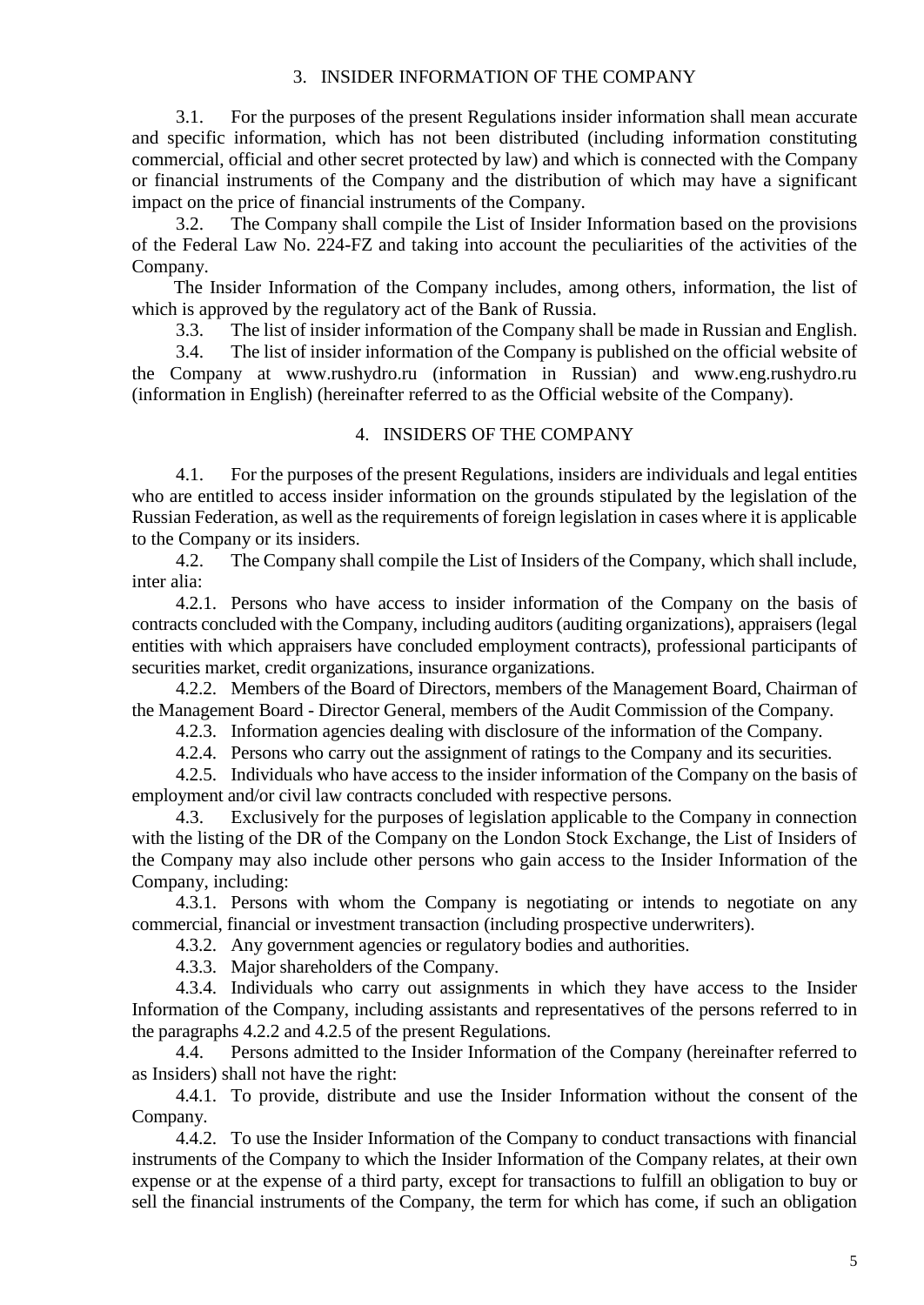has arisen in the result of an operation conducted before the person became aware of the relevant Insider Information.

4.4.3. To transfer the Insider Information of the Company to another person, except in cases when this information is transferred to a person included in the List of Insiders of the Company in connection with the performance of duties established by federal laws or in connection with the performance of employment duties or performance of the contract.

4.4.4. To give recommendations to third parties, oblige or otherwise induce them to purchase or sell the financial instruments of the Company.

4.4.5. To engage in activities related to market manipulation in accordance with the Federal Law No. 224-FZ.

4.5. Upon exclusion from the List of Insiders of the Company, Insiders shall be obliged to hand over to the Company the available tangible media containing insider information, as well as to destroy insider information provided to the Insider in electronic form.

4.6. At the request of the Company, Insiders shall be obliged to notify the Company about the transactions made by them with the securities of the Company and about the conclusion of contracts that are derivative financial instruments, the price of which depends on such securities, in the manner and terms established by applicable law.

4.7. The obligations of Insiders in relation to the Insider Information of the Company shall be terminated at the time of disclosure of the relevant Insider Information of the Company in accordance with the procedure prescribed by the present Regulations and other internal documents of the Company.

## <span id="page-5-0"></span>5. KEEPING AND SUBMISSION OF THE LIST OF INSIDERS OF THE COMPANY

5.1. The Company structural subdivision, defined in accordance with local normative documents (acts) of the Company, shall keep and submit the List of Insiders of the Company.

5.2. The List of Insiders of the Company shall contain the following information:

5.2.1. The full name, date and place of birth, number of the main identity document, information about the date of issue of this document and the body that issued it, registration address, held position, number of the paragraph (numbers of the paragraphs) of the Article 4 of the Federal Law No 224-FZ, in accordance with which an individual is included (excluded) in (from) the List of Insiders, as well as the grounds for inclusion (exclusion) of the individual in (from) the List - for individuals in the List of Insiders of the Company.

5.2.2. Full company name, TIN, PSRN, address of the legal entity indicated in the unified state register of legal entities or address for receipt of postal correspondence, number of the paragraph (numbers of the paragraphs) of the Article 4 of the Federal Law No 224-FZ, in accordance with which the person was included (excluded) in (from) the List of Insiders as well as the grounds for inclusion (exclusion) of a legal entity in the List (from the List) of Insiders, or the number of agreement with a legal entity included (excluded) in (from) the List of Insiders, in connection with the conclusion (termination) of which the relevant legal entity is included (excluded) in (from) the List.

5.2.3. The date on which the List of Insiders of the Company was created or amended.

5.2.4. The date of inclusion of the Insider in the List of Insiders of the Company.

5.3. In connection with the listing of the DR of the Company on the London Stock Exchange, the List of Insiders of the Company shall also contain the following information in relation to the persons in the List of Insiders of the Company:

- the name at birth (if different from the current name),
- the telephone number of an employer,
- the name and address of the company of an employer,
- the description of the work carried out by an insider for the Company,
- the date and time when the person obtained access to insider information,
	- the date and time when the person ceased to have access to insider information,

the name of the main contact person of the legal entity included in the List of Insiders of the Company.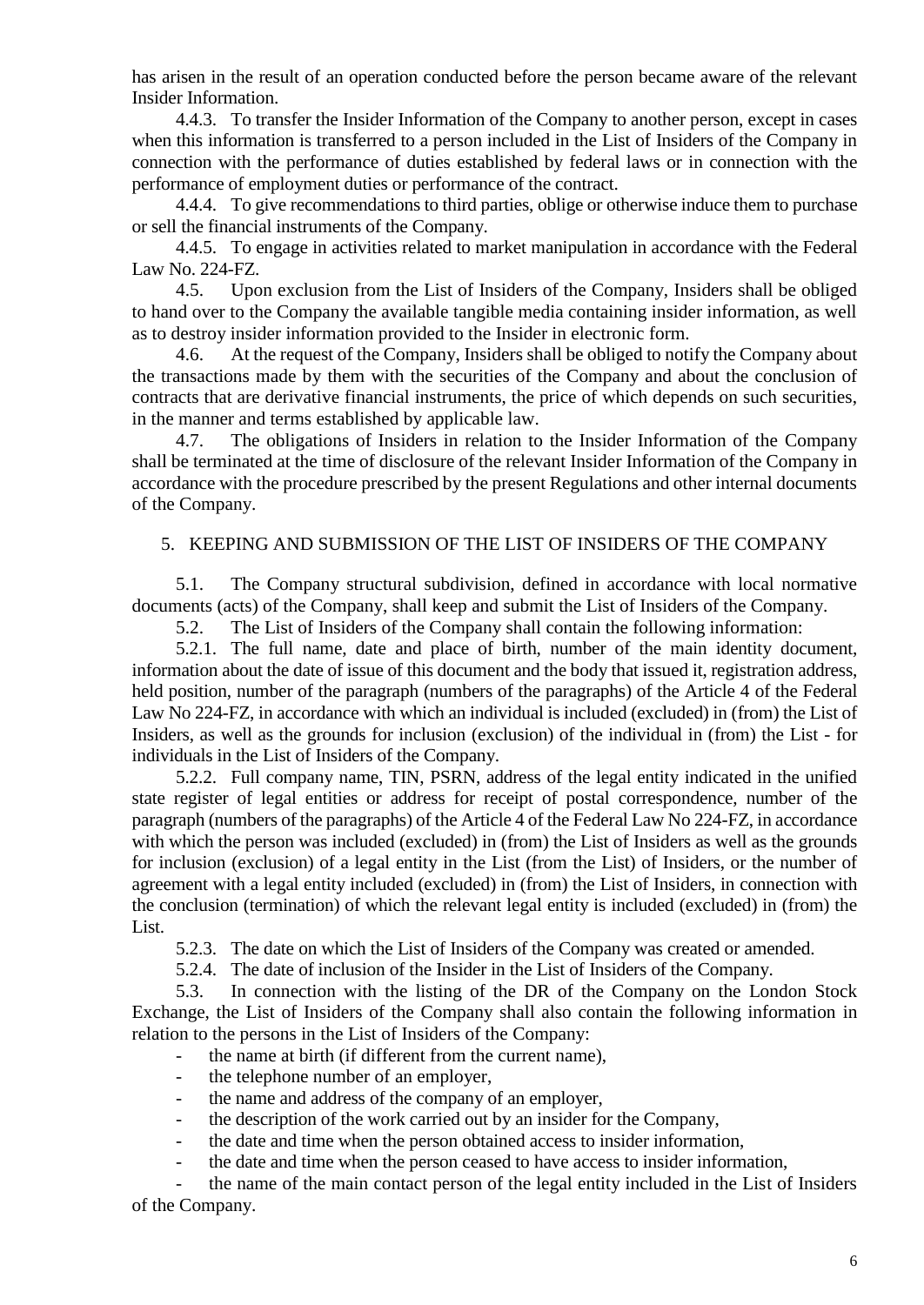5.4. Legal entities included in the List of Insiders of the Company shall

- keep their own lists of persons having access to the Insider Information of the Company,

- provide lists of persons having access to Insider Information of the Company as soon as possible upon the request of the Company,

take necessary measures to ensure that each person whose name appears in the list of persons who have access to Insider Information of the Company confirms that he has assumed the obligations stipulated by law, and is aware of the penalties imposed for the abuse or improper processing of Insider Information.

5.5. The List of Insiders of the Company shall be compiled in electronic form in Russian and English.

5.6. Solely for the purposes of the legislation applicable to the Company in connection with the listing of the DR of the Company on the London Stock Exchange, the Company shall keep a list of Persons Discharging Managerial Responsibilities in the Company (hereinafter referred to as  $PDMR<sup>1</sup>$  and persons related to them<sup>2</sup>, and shall notify PDMR in writing of their inclusion in this list and of their obligations not later than five (5) business days from the date of inclusion of PDMR in the said list.

5.7. A PDMR should notify their related persons of their obligations specified in the clauses 7.4 and 7.9 of the present Regulations and ensure that such persons fulfil those obligations.

5.8. A PDMR should provide the Company with the list of their related persons not later than seven (7) business days from the date of receipt of a notification of inclusion in the list of PDMR and ensure that the list is updated as necessary to ensure that it is up-to-date.

5.9. Legal entities and individuals included in the List of Insiders of the Company, as well as those excluded from the List of Insiders of the Company shall be notified of the inclusion (exclusion) of the relevant entry as soon as possible, but not later than 7 (seven) business days from the date of inclusion of these persons in the List of Insiders or exclusion of these persons from the said list. The notification of persons included in the List of Insiders of the Company about their inclusion in the List of Insiders shall be carried out prior to the transfer of insider information to them.

5.10. The notification about the inclusion of a person in the List of Insiders of the Company or about exclusion from it shall be delivered against signature to the Insider, or sent in hard copy by registered mail with requested return receipt, or sent in the form of an electronic document through the use of software and hardware tools and the Internet, or in the form of an electronic document through the use of information systems and software and hardware complexes of the Company, used for corporate information exchange (including email) for insiders referred to in the clauses 4.2.2 and 4.2.5 of the present Regulations.

5.11. The persons included in the List of Insiders of the Company shall provide the Company with their confirmation that they are aware of the obligations arising from access to the Insider Information of the Company, as well as of the liability measures imposed for the abuse or improper processing of such information, information about which is communicated by the Company simultaneously with sending of a notification of inclusion of these persons into the List of Insiders.

-

<sup>&</sup>lt;sup>1</sup> For the purposes of the present Regulations, PDMR shall be deemed to be members of the Board of Directors of the Company, members of the Management Board of the Company and the Chairman of the Management Board - Director General of the Company.

<sup>2</sup> Persons related to a PDMR for the purposes of the present Regulations shall be deemed to be:

a) a spouse or a partner of a PDMR who is deemed to be equivalent to a spouse in accordance with the personal law of the a PDMR;

b) children of a PDMR, including adopted children, under the age of 18 years;

c) a relative of a PDMR who has lived with a PDMR in the same household for at least one year as at the date of the relevant transaction with shares, DR, Eurobonds or derivatives; or

d) a legal entity administered by a PDMR or a person referred to in the paragraphs a), b) or c) or a person directly or indirectly (through controlled persons) controlled by one of those persons or jointly, or which is established for the benefit of such persons or which economic interests are substantially equivalent to the economic interests of such persons;

e) parents, adoptive parents, full or half siblings, grandparents or any other person who lives with a PDMR and shares a household with a PDMR.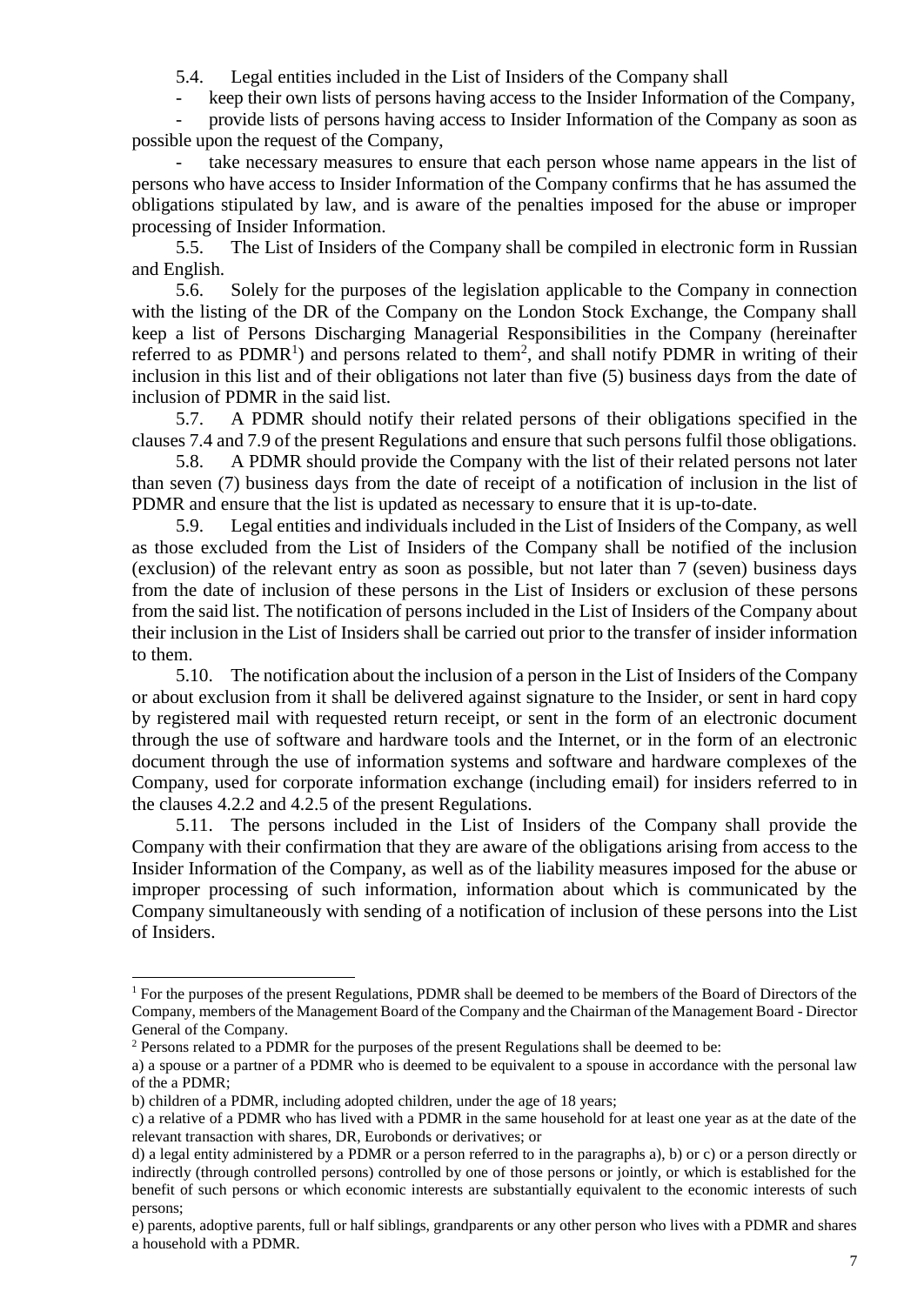5.12. The Company shall transfer the List of Insiders of the Company to the trade organizer, via which transactions with financial instruments are carried out, to the Bank of Russia and FCA at their request in accordance with the procedure established by the legislation of the Russian Federation and the FCA documents.

<span id="page-7-0"></span>5.13. The Company shall store the Lists of Insiders for 5 (five) years.

### 6. PROCEDURE AND TERMS OF INSIDER INFORMATION DISCLOSURE

6.1. The Company shall disclose information relating to insider information in accordance with the requirements established by the legislation of the Russian Federation, the requirements of foreign laws when they are applicable, including the acts of FCA.

6.2. The Company discloses information relating to insider information in the following ways:

6.2.1. Publication in the newsline of authorized news agencies of LLC Interfax-CDCI (information in Russian), OTC and London Stock Exchange (information in English) at the addresses:

[http://www.e-disclosure.ru/portal/company.aspx?id=8580;](http://www.e-disclosure.ru/portal/company.aspx?id=8580)

[http://www.otcmarkets.com/stock/RSHYY/news;](http://www.otcmarkets.com/stock/RSHYY/news)

[http://www.londonstockexchange.com/exchange/prices-and-news/news/market-](http://www.londonstockexchange.com/exchange/prices-and-news/news/market-news/market-news-home.html)

[news/market-news-home.html](http://www.londonstockexchange.com/exchange/prices-and-news/news/market-news/market-news-home.html)

(hereinafter – Newslines).

In doing so, the Company aims for synchronized disclosure of insider information in the Newslines. In the event that any of the Newslines is not in operation due to an official holiday or a public holiday, the Company shall disclose the information on the nearest working day for the Newslines.

6.2.2. Publication on the Official Website of the Company.

6.3. Insider information, included into the list of insider information, approved by the regulatory act of the Bank of Russia, shall be disclosed within the terms, established by the regulatory acts of the Bank of Russia.

6.4. The Insider Information of the Company not included into the list of insider information approved by the Bank of Russia shall be published within the following terms from the date of the relevant fact (event, action) or the date on which the Company became aware or should have become aware of its occurrence:

in Newslines and on the Official website of the Company - not later than 1 (One) day.

6.5. Despite the terms, established in the clauses 6.3 and 6.4 of the present Regulations, the Company shall aspire to disclose the insider information as soon as possible.

6.6. The texts of insider information messages shall be available on the Official website of the Company for at least 1 (One) year from the date of their publication.

6.7. Upon disclosure of insider information in the Newslines specified in the clause 6.2.1 of the present Regulations, the information shall become publicly available.

### <span id="page-7-1"></span>7. TERMS OF TRANSACTIONS WITH FINANCIAL INSTRUMENTS OF THE COMPANY

7.1. Insiders of the Company are not allowed to use the Insider Information of the Company for transactions with financial instruments of the Company, which are the subject of insider information.

In order to ensure compliance with this requirement, individuals who have access to Insider Information of the Company and are included in the List of Insiders of the Company, as well as related parties as defined above (in the meaning of the term - "PDMR-related persons") (hereinafter for the purposes of this section of the Regulation these persons are referred to as Insiders) shall comply with the conditions for carrying out of transactions with financial instruments of the Company, specified in this section of the Regulations.

7.2. Before carrying out of transactions with the financial instruments of the Company, insiders shall verify whether the information about the Company used in the transaction is publicly available at the time of the transaction.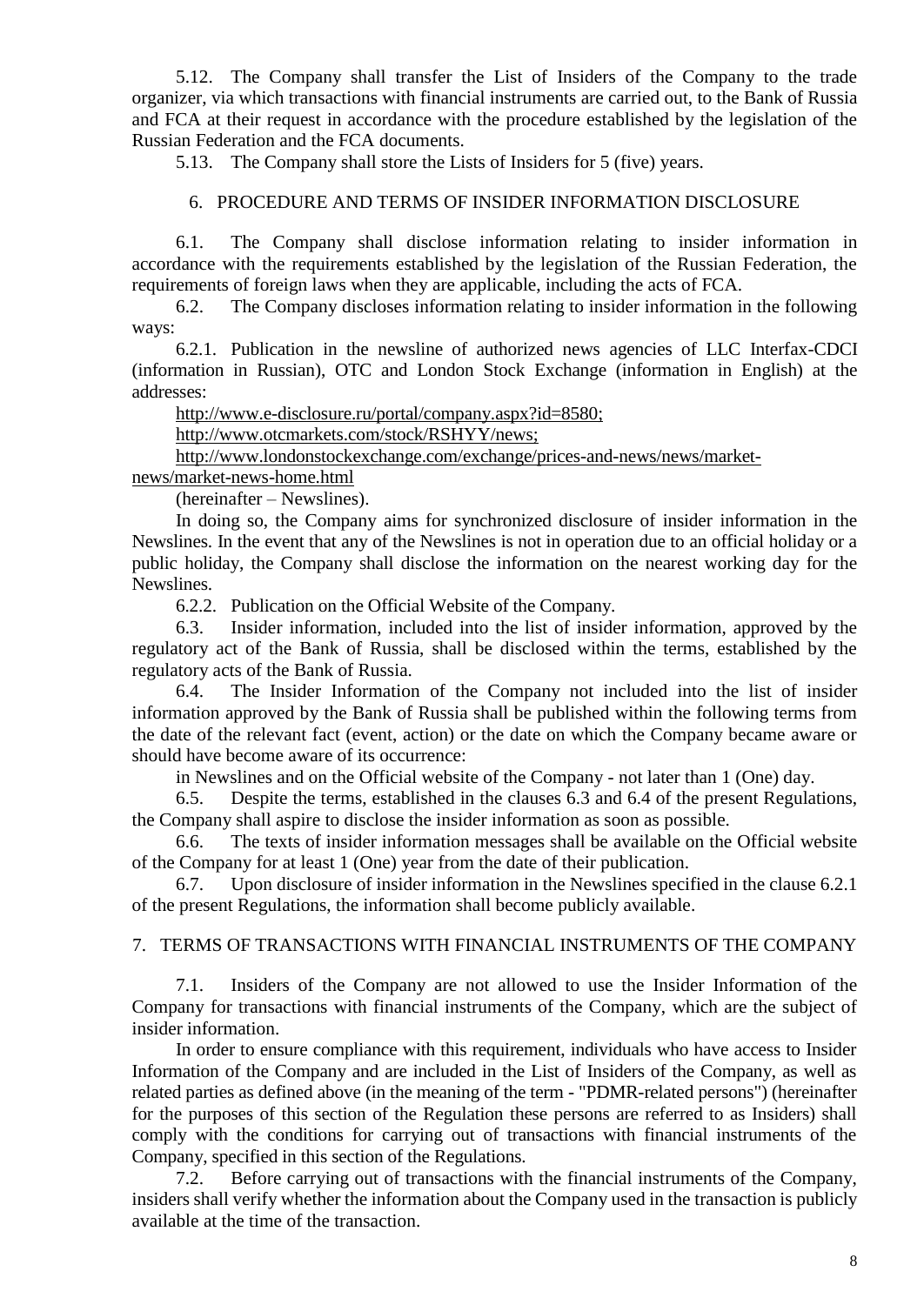7.3. Insiders of the Company shall refrain from carrying out of any transactions with the financial instruments of the Company during the period when they have Insider Information, including 30 calendar days before the publication of interim or annual accounting (financial) statements of the Company prepared according to the Russian Accounting Standards or consolidated financial statements of RusHydro Group prepared in accordance with the International Financial Reporting Standards (hereinafter referred to as reports of the Company).

7.4. The Insiders belonging to PDMR and their related parties are prohibited from carrying out of transactions on their own or on behalf of others with the shares, DR, Eurobonds and derivative financial instruments of the Company which give the right to purchase or sell a certain number of shares, DR or Eurobonds or in connection with which the parties have obligations to pay money, depending on shares, DR or Eurobonds, hereinafter referred to as "derivatives" 30 calendar days before the publication of the annual report of the Company, annual and interim accounting (financial) statements of the Company, consolidated financial statements of the Company for the year and for the 6 months of the reporting year.

The current calendar of disclosure of financial results of the Company is published on the Official website of the Company.

In accordance with the rules of the London Stock Exchange, the annual report of the Company is subject to publication on the Internet, including on the Official website of the Company, not later than 4 months after the end of the financial year and before the date of its approval at the annual General Meeting of Shareholders of the Company.

The Company may permit PDMR and their related persons to carry out transactions with shares, DR, Eurobonds and derivatives linked to shares, DR and Eurobonds on an individual basis during the said period due to the existence of exceptional circumstances, such as severe financial difficulties, which require the immediate sale of the said instruments.

7.5. If an Insider decides to carry out a transaction with financial instruments of the Company, it is recommended to carry out such transactions not earlier than two (2) business days and not later than 15 (fifteen) business days after the issue of the reporting of the Company. However, even during the said period, insiders of the Company should refrain from carrying out of any transactions with Financial instruments of the Company if they have insider information of the Company.

7.6. The purchase of financial instruments of the Company is permitted only for the purpose of long-term ownership of Financial instruments of the Company and is not permitted for speculative purposes.

7.7. The responsible person may recommend Insiders of the Company to refrain from carrying out of transactions with Financial instruments of the Company during periods other than those specified in the clauses 7.3 and 7.4 of the present Regulations. In this case, such a recommendation shall be communicated to Insiders by posting on the Official website of the Company in the Insider Information section, and may be sent by e-mail or by post.

7.8. Carrying out of transactions with financial instruments of the Company by Insiders in violation of the aforementioned conditions for such transactions shall be grounds for holding the Insiders of the Company liable under civil law and/or other types of liability.

7.9. PDMR and persons related to a PDMR should notify  $FCA<sup>3</sup>$  and the Company of all transactions with shares, DR, Eurobonds or derivatives linked to shares, DR or Eurobonds carried out by them after the total amount of the previous transactions has reached the equivalent of €5 000<sup>4</sup> per calendar year with the use of the recommended template (Annex 1 to the present Regulations) The threshold value in the amount of  $\epsilon$ 5 000 is calculated by aggregating of all transactions carried out by PDMR or their related persons during a calendar year and this notification should be sent to the FCA and the Company within 3 (three) business days from the date of the relevant transaction.<sup>5</sup>

-

<sup>3</sup> Через веб-сайт по адресу

[https://marketoversight.fca.org.uk/electronicsubmissionsystem/MaPo\\_PDMR\\_Introduction.](https://marketoversight.fca.org.uk/electronicsubmissionsystem/MaPo_PDMR_Introduction)

<sup>4</sup> В случае если расчеты по сделке совершены в иной валюте, то размер сделки по курсу Евро определяется на дату соответствующей сделки.

<sup>5</sup> The Company shall publish an announcement of a concluded transaction in the newslines specified in the clause 6.2.1 hereof and on the Official Website of the Company.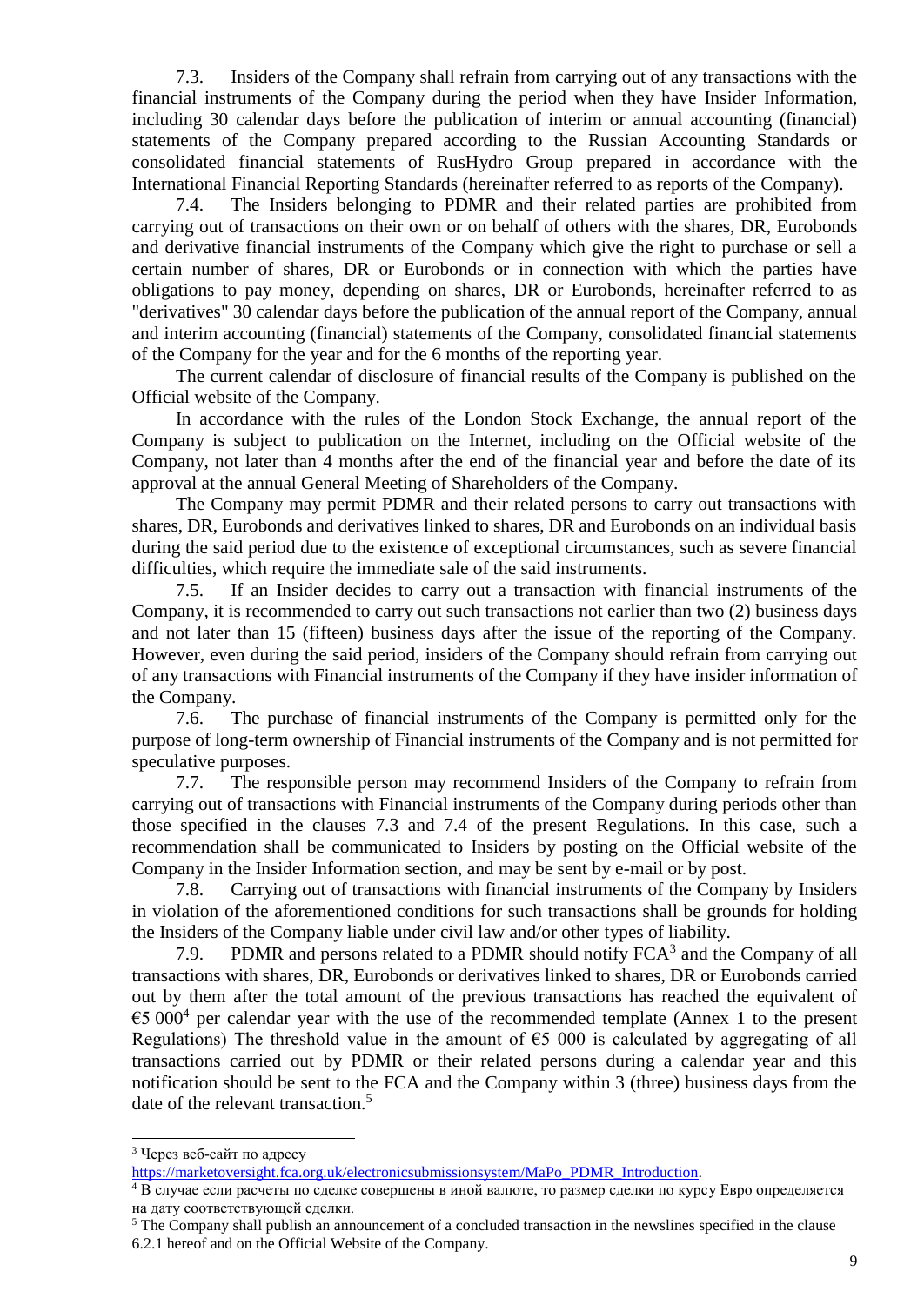## <span id="page-9-0"></span>8. THE PROCEDURE OF ACCESS AND RULES OF PROTECTION OF CONFIDENTIAL INSIDER INFORMATION AND CONTROL OVER COMPLIANCE WITH THE REQUIREMENTS OF THE LEGISLATION OF THE RUSSIAN FEDERATION

8.1. The present Procedure of access and rules of protection of insider information confidentiality is aimed at prevention, detection and suppression of misuse of Insider Information by the Company by employees and insiders.

8.2. The Company shall be guided by the following principles in organization of the process of access to insider information, its preservation and protection:

the principle of continuity and efficiency of the process of ensuring protection and preservation of insider information;

the principle of prevention of conflicts of interest when handling insider information;

the principle of compliance of measures to ensure protection and safety of insider information, including prevention, identification and suppression of its unlawful use, with the nature and scale of activities of the Company.

8.3. The Company shall take the following measures to ensure access, protection and safety of insider information:

8.3.1. Access to Insider Information of the Company shall be granted only to those persons, who are included into the List of Insiders of the Company and perform their functions under the concluded labor and/or civil law contracts, as well as in accordance with the legislation of the Russian Federation and the requirements of foreign legislation in cases, where it is applicable to the Company.

8.3.2. The members of the management and control bodies of the Company, as well as the Company employees holding the position not lower than the Director of the Department and included into the List of Insiders of the Company have access to any insider information of the Company, except for the cases when their access to certain information is organized by the Official of the Company.

Other persons included in the List of Insiders of the Company shall have access only to the insider information that is necessary for them to perform their employment and/or other duties under the employment and/or civil law contracts concluded with them. Other insider information of the Company may be provided to such persons with the consent of the Official of the Company.

8.3.3. If it is necessary to provide access to certain insider information of the Company to persons not included into the List of Insiders of the Company, such provision shall be made after their inclusion into the List of Insiders of the Company.

8.4. The Company shall have the right to introduce special procedures and measures aimed at protection of insider information from unlawful use, including, but not limited to the following:

8.4.1. To limit the rights of access to the Insider Information of the Company for Insidersemployees of the Company.

8.4.2. To determine places and sources of storage of the Insider Information of the Company and allow access to the Insider Information of the Company in certain places, from certain carriers or in certain sources of access.

8.4.3. To use protection systems for information technology systems that protect against the loss of insider information and unauthorized access to such information, including provision of means of identification of access subjects and access objects, assigning of a unique attribute (identifier) to subjects and objects of access.

8.4.4. To ensure the arrangement of computer monitors of employees having access to the Insider Information of the Company, excluding risks of familiarization with insider information by other persons.

8.4.5. To control the transfer of means of identification of employees of the Company who have access to insider information to other persons.

8.4.6. To install identification means to printers and similar devices used by employees of the Company who have access to insider information.

8.4.7. To set restrictions on the use of personal communication devices, computers and machine-readable media by the employees of the Company.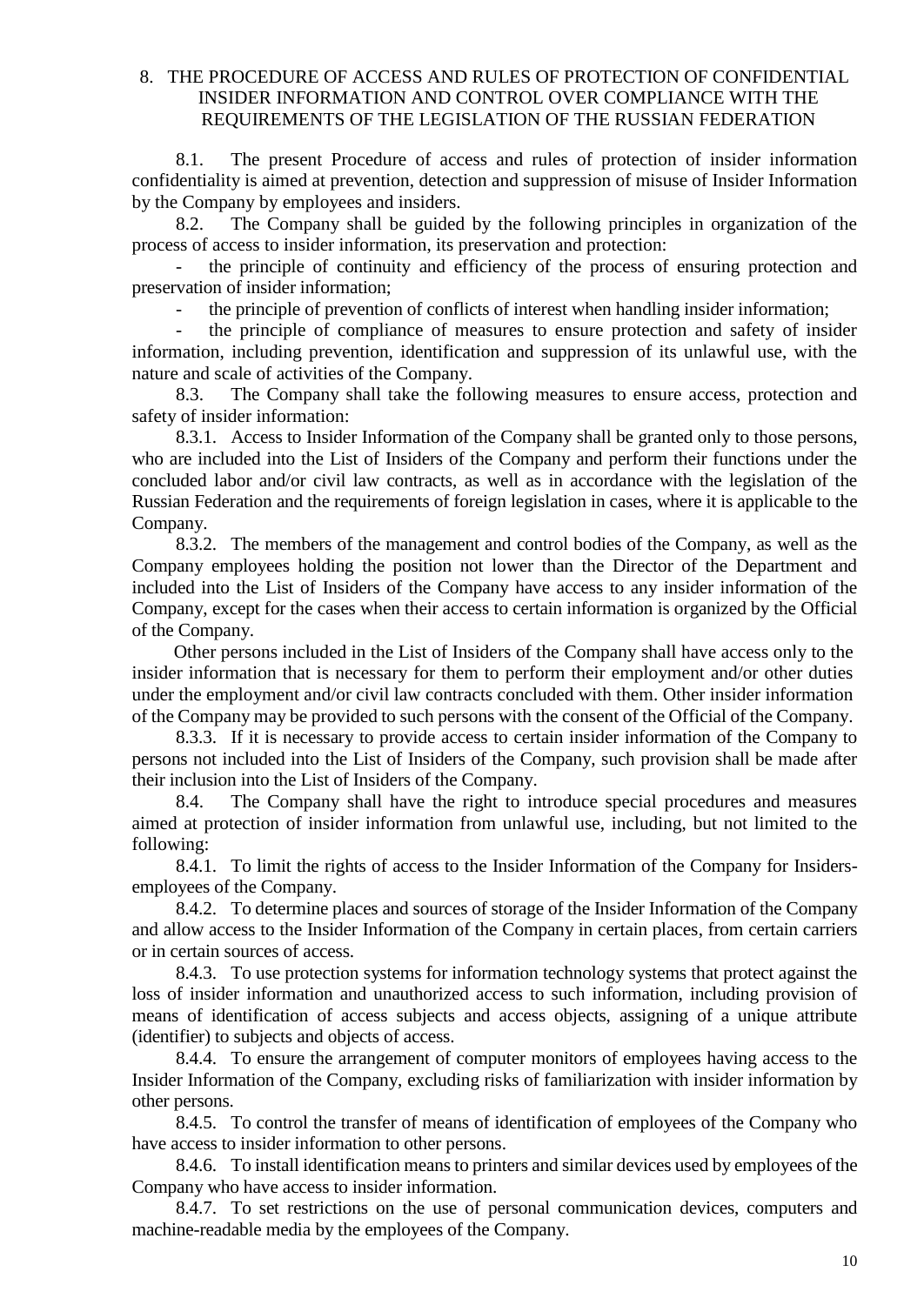8.4.8. To prohibit unauthorized access to workplaces, computers and computer media of employees of the Company who have access to the Insider Information of the Company.

8.4.9. To conduct negotiations in separate rooms (negotiation rooms) ensuring the exclusion of the possibility of unlawful distribution of information on the fact and content of these negotiations, if there is a risk of misuse of insider information.

8.4.10. To install the workplaces of the employees having access to the insider information of the organization in the premises separated from the premises where the workplaces of other employees of the Company are located.

8.4.11. To store documents that contain information constituting insider information in places where access is restricted.

8.5. Insiders of the Company having the right of access to insider information, within the limits of their competence and powers granted in accordance with the established procedure, shall take all possible measures to protect and prevent the misuse of insider information.

8.6. Insiders of the Company shall be prohibited to use computers at workplaces, corporate network, corporate mobile communication, modems from workstations and mobile devices connected to corporate mobile communication to carry out transactions with Financial instruments of the Company in their personal interests.

8.7. An insider of the Company shall notify the Responsible Person of the Company about intentions to disclose Insider Information to any person, including the insider who is not entitled to access it (the paragraph 2 of the clause 8.3.2 of the present Regulations ), as well as about any possible or potential leakage of Insider Information.

8.8. In case an insider transfers Insider Information to a person not included in the List of Insiders of the Company, the insider of the Company shall provide to the Officer of the Company the name or title of the person to whom the information was disclosed, the date and time of disclosure, the name of the employee of the person to whom the information was disclosed (if applicable), their contact details and the reasons for disclosure of information.

8.9. Persons who are not included into the List of Insiders of the Company, but who have obtained access to insider information, shall:

- cease familiarization with insider information;
- take comprehensive measures to preserve the confidentiality of such insider information;
- exclude distribution or provision of such insider information;
- act in accordance with instructions of the Official of the Company.

8.10. In order to comply with the requirements of the legislation of the Russian Federation on insider information, as well as the requirements of foreign legislation, the Company shall take all possible measures aimed at notifying of the Counterparty of the existing obligations, established in the clause 5.4 of the present Regulations, including by inclusion of appropriate conditions in the contract with the Counterparty or by sending of a separate notification to the Counterparty.

8.11. Information on the requirements of the legislation of the Russian Federation on insider information, as well as the requirements of foreign legislation, in cases when it is applicable to the Company, shall be included in the notification on inclusion of the person into the List of Insiders of the Company.

Notifications of inclusion of a person in the List of Insiders of the Company shall be sent to Insiders in accordance with the procedure prescribed by the Section 5 of the present Regulations and shall be stored in the Company for at least 5 (five) years from the date of exclusion of a person from the List of Insiders of the Company.

8.12. The current version of the Regulations on Insider Information, containing among other things the procedure of access to insider information, rules of its confidentiality protection, shall be published on the Official website of the Company.

#### 9. RESPONSIBILITY

<span id="page-10-0"></span>9.1. Insiders of the Company shall be liable for unlawful use of Insider Information and (or) market manipulation in accordance with the legislation of the Russian Federation, as well as the requirements of foreign legislation, where applicable.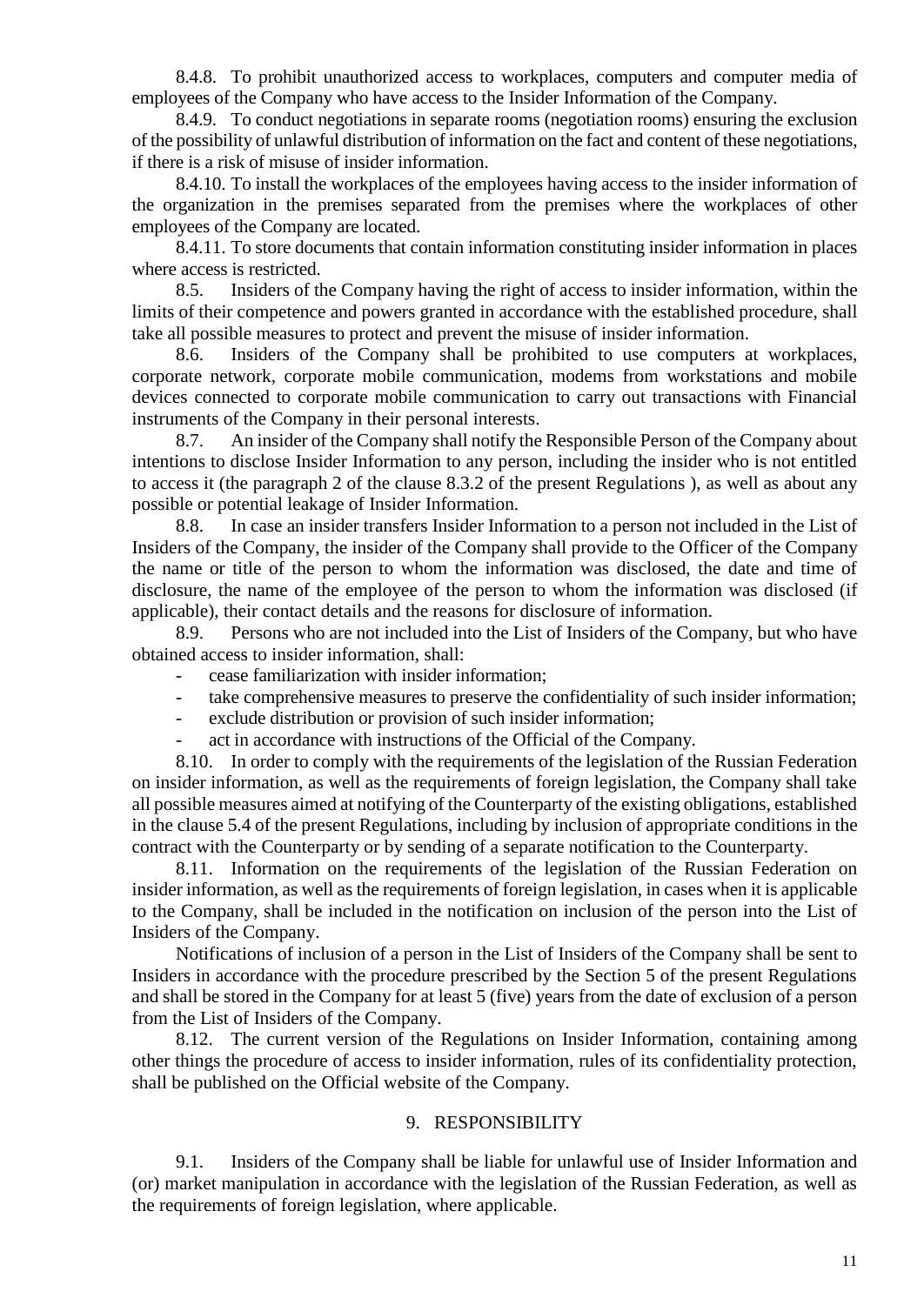9.2. Any person who has disseminated false information shall not be liable for market manipulation if he did not know and should not have known that the disseminated information was false.

9.3. Any person who has used Insider Information shall not be liable for the unlawful use of Insider Information if he did not know and should not have known that such information was Insider Information.

9.4. Persons who have suffered losses as a result of the unlawful use of the Insider Information of the Company and (or) market manipulation of Financial instruments of the Company shall be entitled to claim compensation from the persons whose actions resulted in such losses.

#### 10. FINAL PROVISIONS

<span id="page-11-0"></span>10.1. The present Regulations as well as amendments thereto shall be approved by the Board of Directors of the Company.

10.2. Issues not regulated by the present Regulations shall be governed by the legislation of the Russian Federation, the Charter of the Company and other internal documents of the Company, as well as imperative rules of foreign legislation to the extent that they are applicable due to the issue or circulation of Financial instruments of the Company recognized as securities under foreign law.

10.3. If, as a result of changes in the legislation of the Russian Federation, certain articles of the present Regulations come into conflict with the legislation of the Russian Federation, they shall become invalid and, until the present Regulations are amended, the Company shall be governed by the laws and subordinate legislation of the Russian Federation.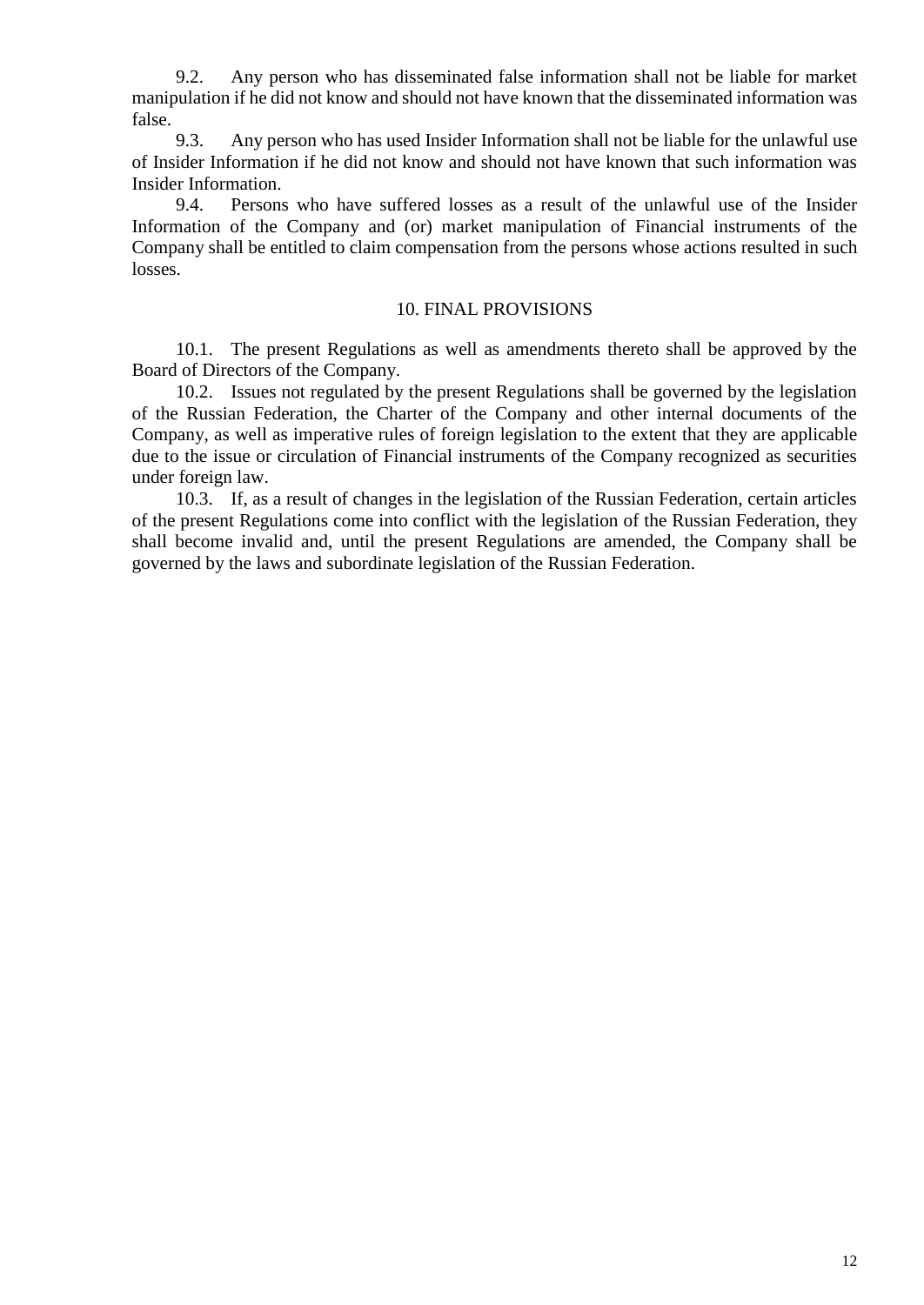# <span id="page-12-0"></span>Notification on the transaction carried out by a PDMR and/or a person related to a PDMR

| Reason for notification                                                                                                                                                                              |                                                                                                                                                                                                                                                                                                                                                                                                                             |  |  |  |
|------------------------------------------------------------------------------------------------------------------------------------------------------------------------------------------------------|-----------------------------------------------------------------------------------------------------------------------------------------------------------------------------------------------------------------------------------------------------------------------------------------------------------------------------------------------------------------------------------------------------------------------------|--|--|--|
| Position/status                                                                                                                                                                                      | For a PDMR: position held in the emitter                                                                                                                                                                                                                                                                                                                                                                                    |  |  |  |
|                                                                                                                                                                                                      | For a person closely related to a PDMR,                                                                                                                                                                                                                                                                                                                                                                                     |  |  |  |
|                                                                                                                                                                                                      | Indication that the notification relates to a person closely related to a<br>PDMR;                                                                                                                                                                                                                                                                                                                                          |  |  |  |
|                                                                                                                                                                                                      | Full name and position of a relevant PDMR                                                                                                                                                                                                                                                                                                                                                                                   |  |  |  |
| Primary<br>notification/addition:                                                                                                                                                                    | An indication as to whether the notification is an initial notification or an<br>addition to an earlier notification. In the case of an addition, an indication<br>of the error that the notification corrects.                                                                                                                                                                                                             |  |  |  |
| Information about the emitter                                                                                                                                                                        |                                                                                                                                                                                                                                                                                                                                                                                                                             |  |  |  |
| Name                                                                                                                                                                                                 | <b>Public Joint Stock Company "Federal Hydrogeneration Company -</b><br>RusHydro"                                                                                                                                                                                                                                                                                                                                           |  |  |  |
| Legal entity identifier                                                                                                                                                                              | 2534005TJN9DX4YWVT97                                                                                                                                                                                                                                                                                                                                                                                                        |  |  |  |
| Details of the transaction(s): to repeat the content of the section for (i) each type of an instrument;<br>(ii) each type of a transaction; (iii) each date and (iv) each location of a transaction: |                                                                                                                                                                                                                                                                                                                                                                                                                             |  |  |  |
| Description of a                                                                                                                                                                                     | To indicate the type of an instrument: shares, depositary receipts,<br>—                                                                                                                                                                                                                                                                                                                                                    |  |  |  |
| financial instrument,<br>type of an instrument;                                                                                                                                                      | Eurobonds or a financial instrument linked to shares, depositary<br>receipts or Eurobonds;                                                                                                                                                                                                                                                                                                                                  |  |  |  |
| Identification code                                                                                                                                                                                  | <b>International Securities Identification Number (ISIN)]</b><br>$\overline{\phantom{0}}$                                                                                                                                                                                                                                                                                                                                   |  |  |  |
| Nature of a transaction                                                                                                                                                                              | Description of the nature of a transaction (acquisition, sale, exchange,<br>exercise of a securities option or swap, derivative transaction, receiving of<br>a gift or inheritance, transaction by a third party under a power of attorney<br>to manage assets on behalf of or for the benefit of a PDMR or a person<br>closely related to a PDMR, borrowing or lending, exercise of a share<br><i>option program, etc)</i> |  |  |  |
| $Price(s)$ and volume $(s)$                                                                                                                                                                          | Volume(s)<br>$Price(s)$ per security                                                                                                                                                                                                                                                                                                                                                                                        |  |  |  |